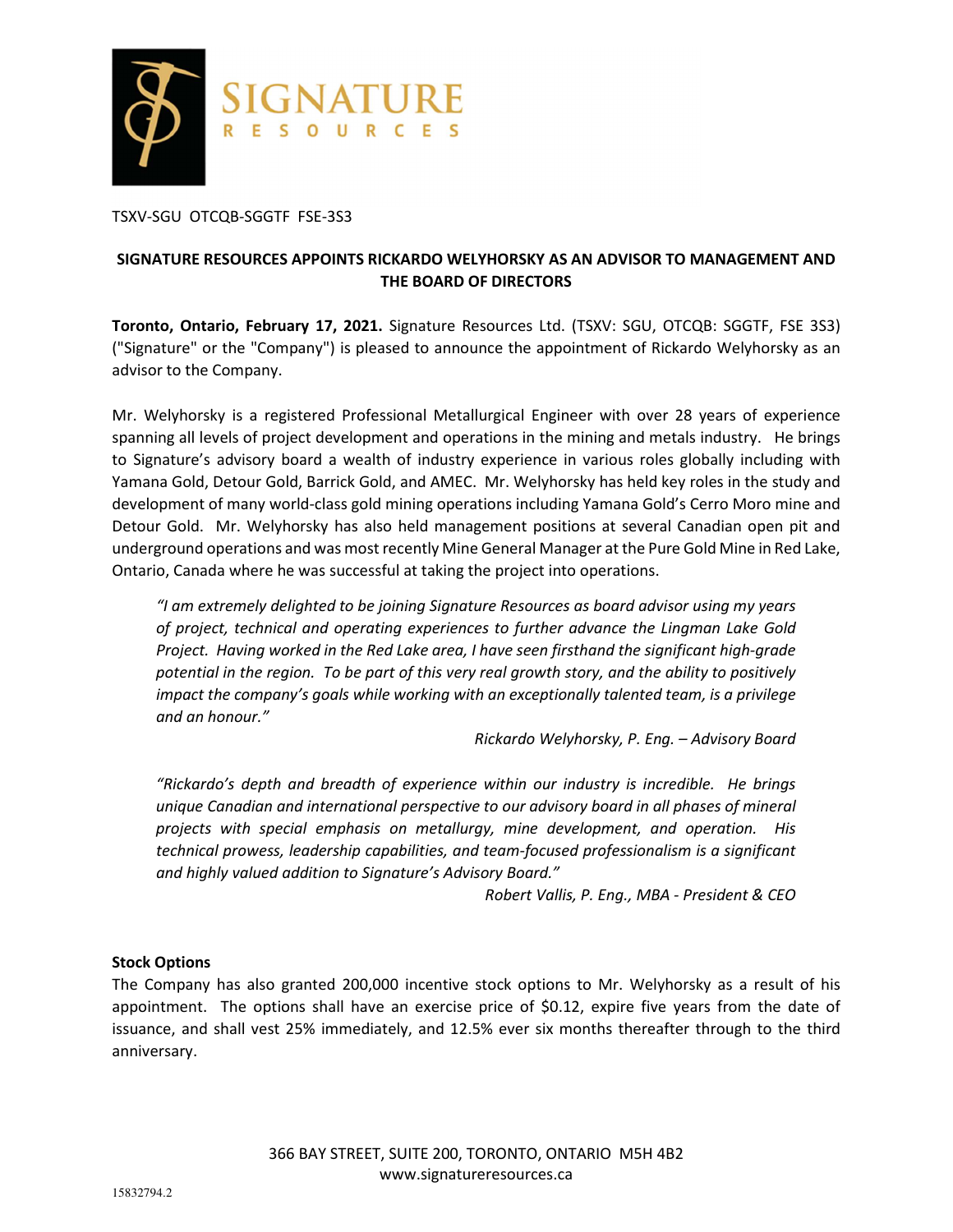

## TSXV-SGU OTCQB-SGGTF FSE-3S3

#### **Upcoming AGM**

Signature is seeking shareholder approval for a share consolidation on an up to one (1) new common share for up to every existing five (5) common shares (the "**Consolidation**") at its upcoming Annual General and Special Meeting to be held on March 1st, 2021. Management and the board of the Company believe that the Consolidation will enhance the marketability of the Company's common shares as an investment to a wider range of potential investors, which should help to facilitate additional financings for strategic investment. This in turn would permit Signature to act upon opportunities to accelerate resource growth through drilling. In addition, the Consolidation could also provide the potential for new index inclusions of Signature's common shares, which could be beneficial to the Company and its shareholders. The Consolidation will only be pursued if management and the board deem the impact to be a net material benefit to the Company's goals of becoming a premier gold exploration/development company. Consequently, the Company would only initiate a share Consolidation in the event management believed it could potentially lead to:

- 1. New material investor(s) that require fewer outstanding shares
- 2. Potential index inclusion
- 3. Possible new exchange listing (such as graduation to the TSX, or listing on the NYSE)

### **About Signature**

The Lingman Lake gold property consists of 622 staked claims, four free hold full patented claims and 14 mineral rights patented claims totaling approximately 12,148 hectares. The property hosts an historical estimate of 234,684 oz of gold\* (1,063,904 tonnes grading 6.86 g/t with 2.73 gpt cut-off) and includes what has historically been referred to as the Lingman Lake Gold Mine, an underground substructure consisting of a 126.5-meter shaft, and 3-levels at 46-meters, 84-meters and 122-meters depths.

\*This historical resource estimate is based on prior data and reports obtained and prepared by previous operators, and information provided by governmental authorities. A Qualified Person has not done sufficient work to verify the classification of the mineral resource estimates in accordance with current CIM categories. The Company is not treating the historical estimate as a current NI 43-101 mineral resource estimate. Establishing a current mineral resource estimate on the Lingman Lake deposit will require further evaluation, which the Company and its consultants intend to complete in due course. Additional information regarding historical resource estimates is available in the technical report entitled, "Technical Report on the Lingman Lake Gold Property" dated January 31, 2020, prepared by John M. Siriunas, P.Eng. and Walter Hanych, P.Geo., available on the Company's SEDAR profile at www.sedar.com To find out more about Signature Resources Limited, visit our website at www.signatureresources.ca , or contact:

Jonathan Held Chief Financial Officer